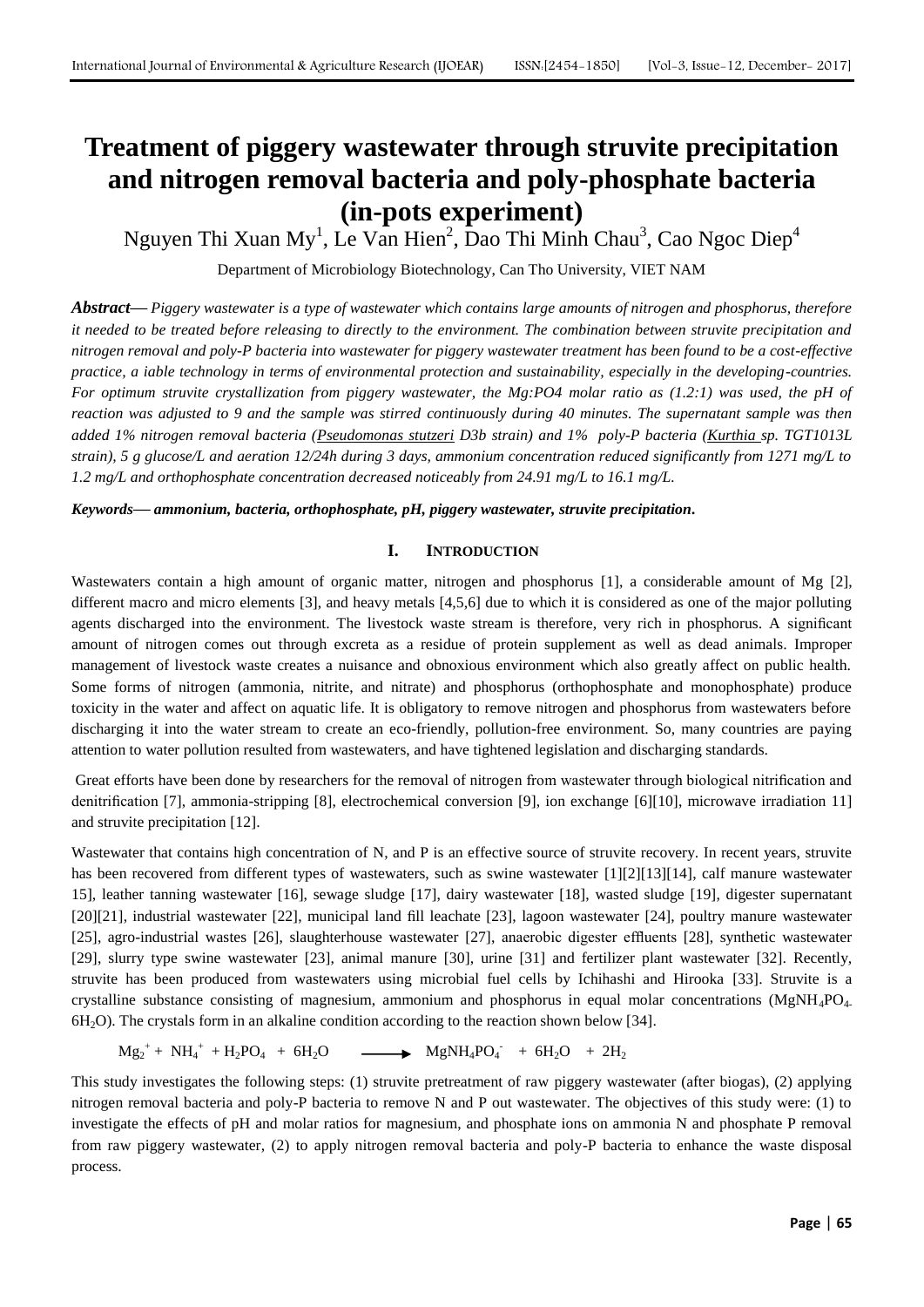#### **II. MATERIAL AND METHOD**

The composition of raw piggery wastewater used in this study (collected from Pig farm, Binh Minh dist., Vinh Long province, Vietnam) was presented in Table 1.

| THE MAJOR COMI OBITION OF RAW FROUGHT WABTEWATER |                      |  |  |
|--------------------------------------------------|----------------------|--|--|
| <b>Content</b>                                   | <b>Concentration</b> |  |  |
| pH                                               | 7.8                  |  |  |
| $TSS$ (mg/L)                                     | 332                  |  |  |
| $NH_4^+$ (mg/L)                                  | 1271                 |  |  |
| $PO_4^3$ (mg/L)<br>$BOD_5$ (mg/L)                | 50<br>640            |  |  |

| <b>TABLE 1</b>                                  |  |  |  |  |
|-------------------------------------------------|--|--|--|--|
| THE MAJOR COMPOSITION OF RAW PIGGERY WASTEWATER |  |  |  |  |

## **2.1 Chemicals**

Magnesium sulphate octahydrate (MgSO<sub>4</sub>.7H<sub>2</sub>O) and Calcium dihydrogen phosphate Ca(HPO<sub>4</sub>)2.H<sub>2</sub>O were employed as magnesium and phosphate sources, respectively. pH was adjusted using 10 and 6 M sodium hydroxide, as well as concentrated sulfuric acid (98%). All chemicals used in the study are analytical grade.

#### **2.2 Struvite precipitation**

The initial precipitation experiments for optimization were carried out in 1-L beakers. Precipitation was initiated with the addition of the desired amount of MgSO<sub>4</sub>.7H<sub>2</sub>O and Ca(HPO<sub>4</sub>)2.H<sub>2</sub>O at stoichiometric ratios with pH adjusted by using NaOH. Mixing with the use of magnetic stirrer was continued until a steady pH. During MAP reaction, the pH of samples was adjusted to desired values by adding gradually 6N or 10N NaOH. Subsequent to this, the mixtures were allowed to settle for 30 min and the supernatant samples were collected for ammonium and orthophosphates analyses. Chemicals were added into piggery wastewater to receive struvite, applying to equation as follows:

$$
m = (n - a) \times M
$$

with

- m is weigh of chemicals adding into landfill leachate (MgSO<sub>4</sub>.7H<sub>2</sub>O and Ca(H<sub>2</sub>PO<sub>4</sub>)2.H<sub>2</sub>O)
- n (nmol) of mol  $NH_4^+$  in 1 litre landfill leachate
- a (nmol) of mol  $Mg^{2+}$  (or  $PO_4^{3-}$ ) in 1 litre landfill leachate
- M is block molecule of  $MgSO_4.7H_2O$  and  $Ca(H_2PO_4)2.H_2O$

#### **2.3 Effects of pH, ratio of mol Mg and PO<sup>4</sup> and stirring time on struvite crystallization**

*Exp1*. The pH treatments were estimated at 8, 9, 10 while control was not adjusted pH. The  $Mg^{2+} : NH_4^+ : PO_4^{3-}$  molar ratio was controlled at 1:1:1. Each treatment replicated 3 times and the volume of reaction was 0.5 L piggery wastewater.

*Exp.2*. Based on the result of preliminary test (Exp. 1), the subsequence was then carried out at the optimum pH. Five ratios of mol  $(Mg^{2+} : NH_4^* : PO_4^3)$  ratio of 1:1:1, 1.2:1:1, 1.5:1:1, 1:1:1.2 and 1:1:1.5 were estimated with three replications, each replication was 1 beaker 1-L containing 0.5 L piggery wastewater.

*Exp. 3.* Optimal stiring time (0, 10, 20, 40, 60, 80, 100 and 120 min) was conducted with three replications, and each replication was a beaker 1-L containing 0.05 L piggery wastewater.

The objective of these three experiments was not only the highest struvite precipitation but also removed ammonium and orthophosphate out of piggery wastewater.

Piggery wastewater samples after precipitation process above were filtered through filter paper (Ø11 cm, Hangzhou Special Paper Industry Co. Ltd, Zhejiand, China) and the supernatant samples were analysed ammonium and orthophosphate concentration at Advanced Lab., Can Tho University, Vietnam.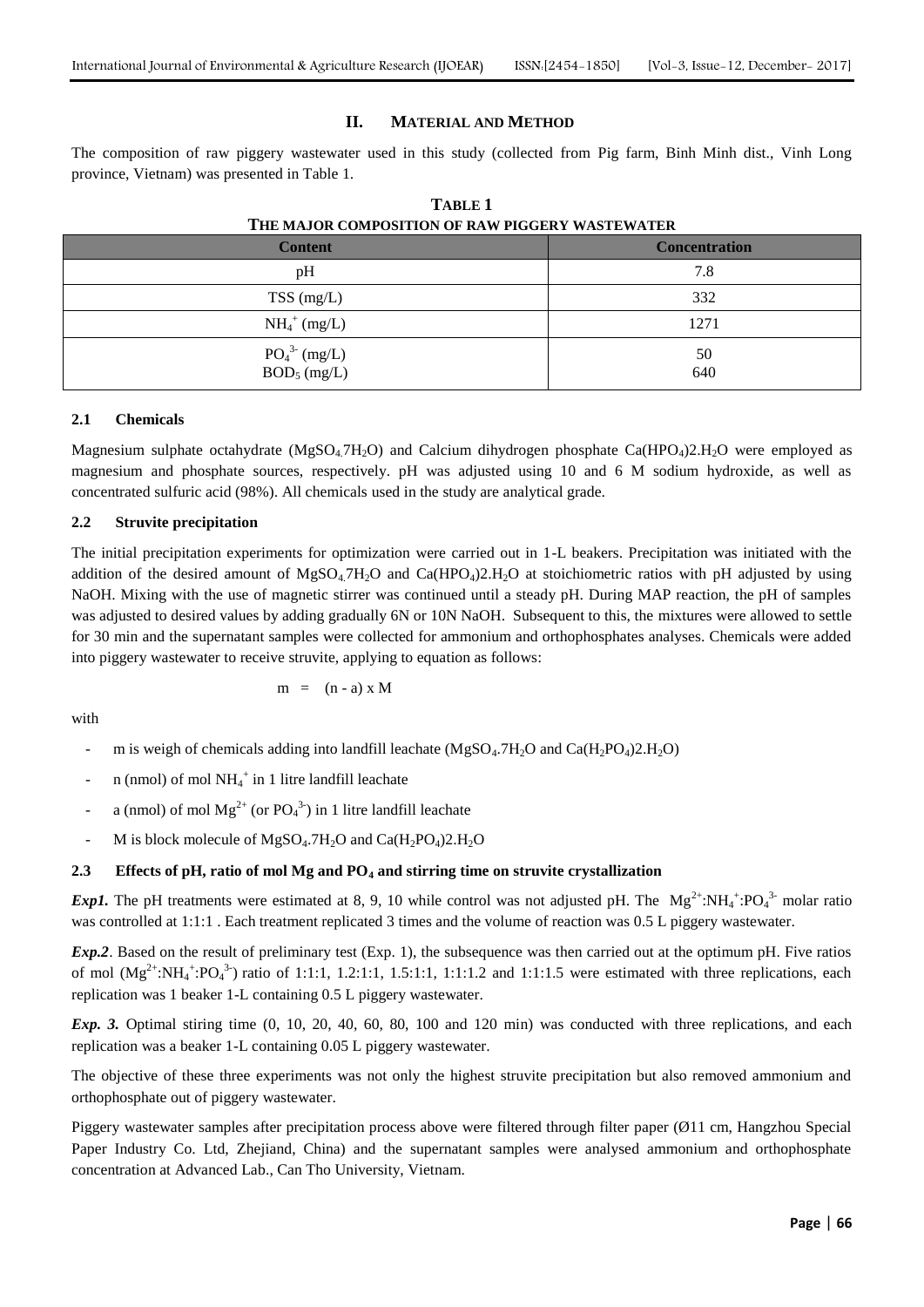## **2.4 Application of nitrogen removal bacteria and poly-P bacteria in piggery wastewater treatment**

After experiment 3, the supernatants (of piggery wastewater) were analysed ammonia and orthophosphate concentration, and they were then added nitrogen removal bacteria (*Pseudomonas stutzeri* D3b strain) [35] and poly-P bacteria (*Kurthia* sp. TGT013L strain) [36] (1.0%), glucose (5 g/L), aeration with different times (6, 12, 18 and 24/24 h). The experiment was completely randomized design with 3 replications, the experiment consisted of 6 treatments as follows:

- 1. T1: control [without bacteria and aeration],
- 2. T2: piggery wastewater [after withdrawal struvite] without bacteria and aeration,
- 3. T3: T2 applied  $D3b + TGT13L +$  aeration  $6/24h$
- 4. T4: T2 applied  $D3b + TGT13L +$  aeration  $12/24h$
- 5. T5: T2 applied  $D3b + TGT13L +$  aeration 18/24h
- 6. T6: T2 applied  $D3b + TGT13L +$  aeration 24/24h

Each treatment was one 2-L plastic container containing 1L piggery wastewater

The result from the above experiment was done with 10-L bigger plastic container containing 5 litres piggery wastewater and the experiment with only two treatments as control and optimal treatment were conducted with 3 replications.

## **2.5 Analytical methods**

NH<sup>4</sup> + -N (Colometric method or Phenol nitroprusside method) [37], COD, BOD, Orthophosphate (Colormetric method) and pH (pH meter) were determined by Advanced Analyses Laboratory, Can Tho University, Viet Nam.

# **III. RESULTS AND DISCUSSIONS**

In Table 2 showed that the optimization of struvite precipitation for pretreatment of the raw piggerry wastewater was pH 9 (21.17 g/L) and at pH 9 obtained at the theoretical stoichiometric ratio of  $Mg^{2+} : NH_4^+ : PO_4^{3-}$  ratio of 1.2:1:1 the highest struvite precititation (26.34 g/L).

| EFFECTS OF FILARD MIGH OF SHOUNT OF STRUVILE CRISIALLIZATION |       |                           |       |
|--------------------------------------------------------------|-------|---------------------------|-------|
| <b>Treatment</b>                                             | g/L   | <b>Treatment</b>          | g/L   |
| Control*                                                     | 19.57 | 1 mol $Mg: 1$ mol $PO4$   | 32.71 |
| $pH=8$                                                       | 31.57 | 1.2 mol $Mg: 1$ mol $PO4$ | 34.47 |
| $pH=9$                                                       | 32.03 | 1.5 mol $Mg:1$ mol $PO4$  | 35.20 |
| $pH=10$                                                      | 29.97 | 1 mol $Mg: 1.2$ mol $PO4$ | 37.47 |
| LSD.01                                                       | 1.70  | 1 mol $Mg: 1.5$ mol $PO4$ | 44.37 |
| C.V(%)                                                       | 2.20  | LSD.01                    | 0.88  |
|                                                              |       | $C.V.$ $\frac{O}{O}$      | 0.89  |

**TABLE 2 EFFECTS OF PH AND MG:PO<sup>4</sup> ON AMOUNT OF STRUVITE CRYSTALLIZATION**

After 20 minute stiring, 1.773 g struvite was formed from 50 ml piggery wastewater and this stirring time was the best in comparison with others or the optimal stirring time for struvie formation (Figure 1)



**FIGURE 1. EFFECTS OF STIRRING TIME (min) ON STRUVITE FORMATION (g/50 mL PIGGERY WASTEWATER)**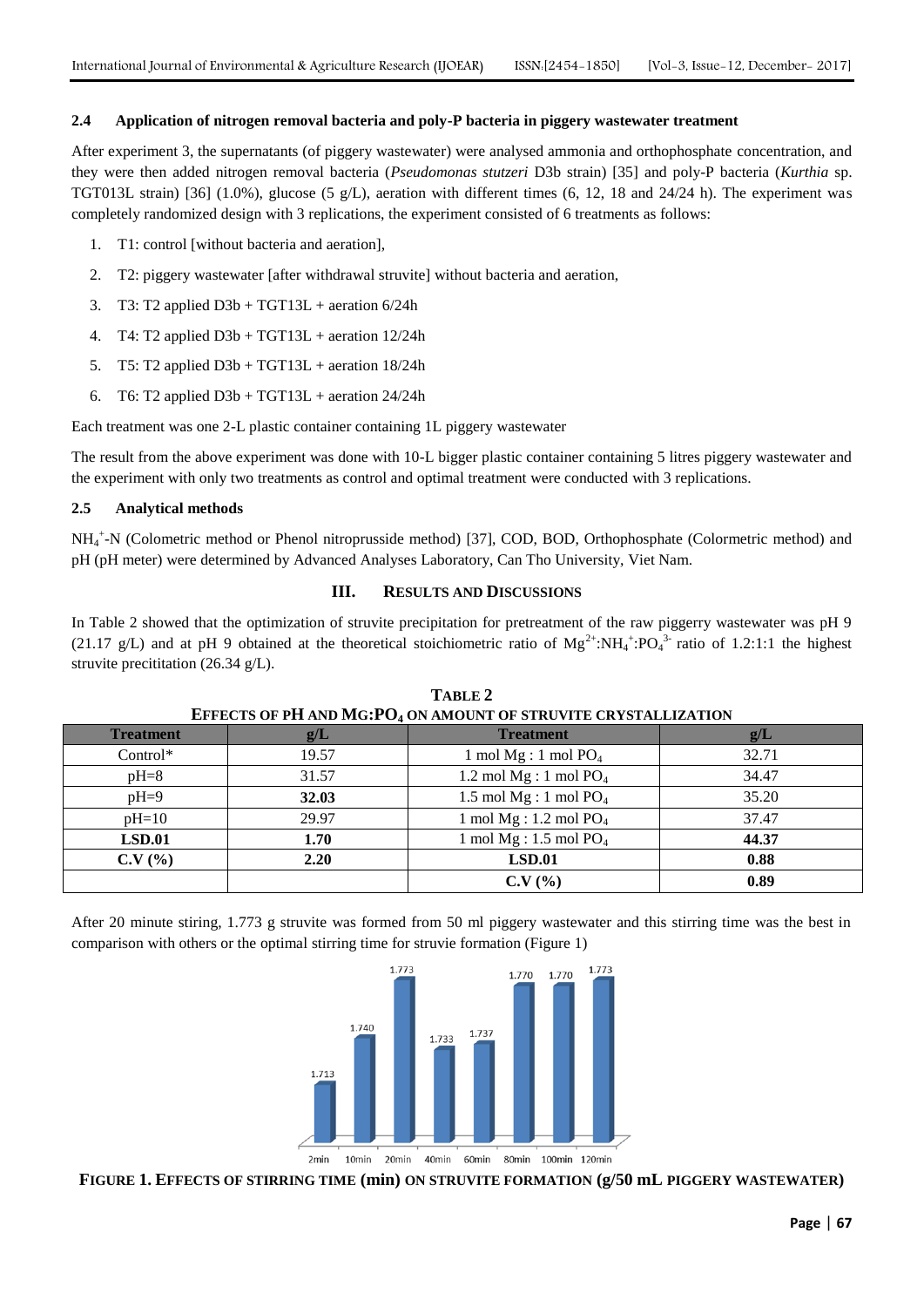Over 80.0% of ammonium (509 mg/L NH<sub>4</sub>-N) and orthophosphate (169 mg/L) were removed at pH 9, with a residual concentration of 126.2 mg/L NH<sub>4</sub>-N and 42.1 mg/L PO<sub>4</sub>\_P as depicted in Figure 2, thus indicated that pH 9 was the most suitable for struvite formation for the raw piggery wastewater under investigation. Similarly, molar ratio Mg:PO4 (1:1.2) was the best molar molecule to remove ammonium and orthophosphate in piggery wastewater (Figure 3).



From the above results (Table 2, Figure 2, Figure 3), pH 9, mol Mg:PO<sub>4</sub> (1:1.2:1) were chosen the optimal conditions for sturvite formation and the low ammonium and orthophosphate in piggery wastewater.

In experiment 3, the piggery wastewater was adjusted at pH 9 and mol  $Mg:PO<sub>4</sub>(1:1.2:1)$ , the stiring time or aeration began, the result from Figure 4 showed that ammonium concentration reduced to 10-min and ammonium concentration increased to 70 mg/L at 40-min, after the this time ammonium reduced to the time (to 120-min) but orthophosphate concentration in piggery wastewater enhanced from 7.93 mg/L to 9.96 mg/L at 40-min and orthophosphate concentration reduced slowly to 120-min. At 100-min and 120-min, ammonium concentration in piggery wastewater reduced the lowest (3.93 and 1.41 mg/L  $NH<sub>4</sub>-N$ ) perhaps ammonium in wastewater was escaped to the air by the stirrer however struvite formation at all the times was not difference (Figure 1). To save energy for electricity, 10-min was choose in this experiment because at this time low ammonium and orthophosphate concentration in wastewater.



**FIGURE 4. EFFECT OF STIRRING TIME ON NH<sup>4</sup> + -N and PO<sup>4</sup> 3- REMOVAL CONCENTRATION**

# **3.1 Effects of nitrogen removal bacteria and poly-P bacteria in piggery wastewater treatment**

In experiment 1-L, application of nitrogen removal bacteria (D3b strain) and poly-P bacteria (TGT013L strain) into piggery wastewater reduced ammonium concentration to the time however aeration 12/24 h (NT4) reduced ammonium concentration at day 3 and saved energy (only aeration  $12/24$  h compared to  $18/24$  or  $24/24$  h) (Figure 5).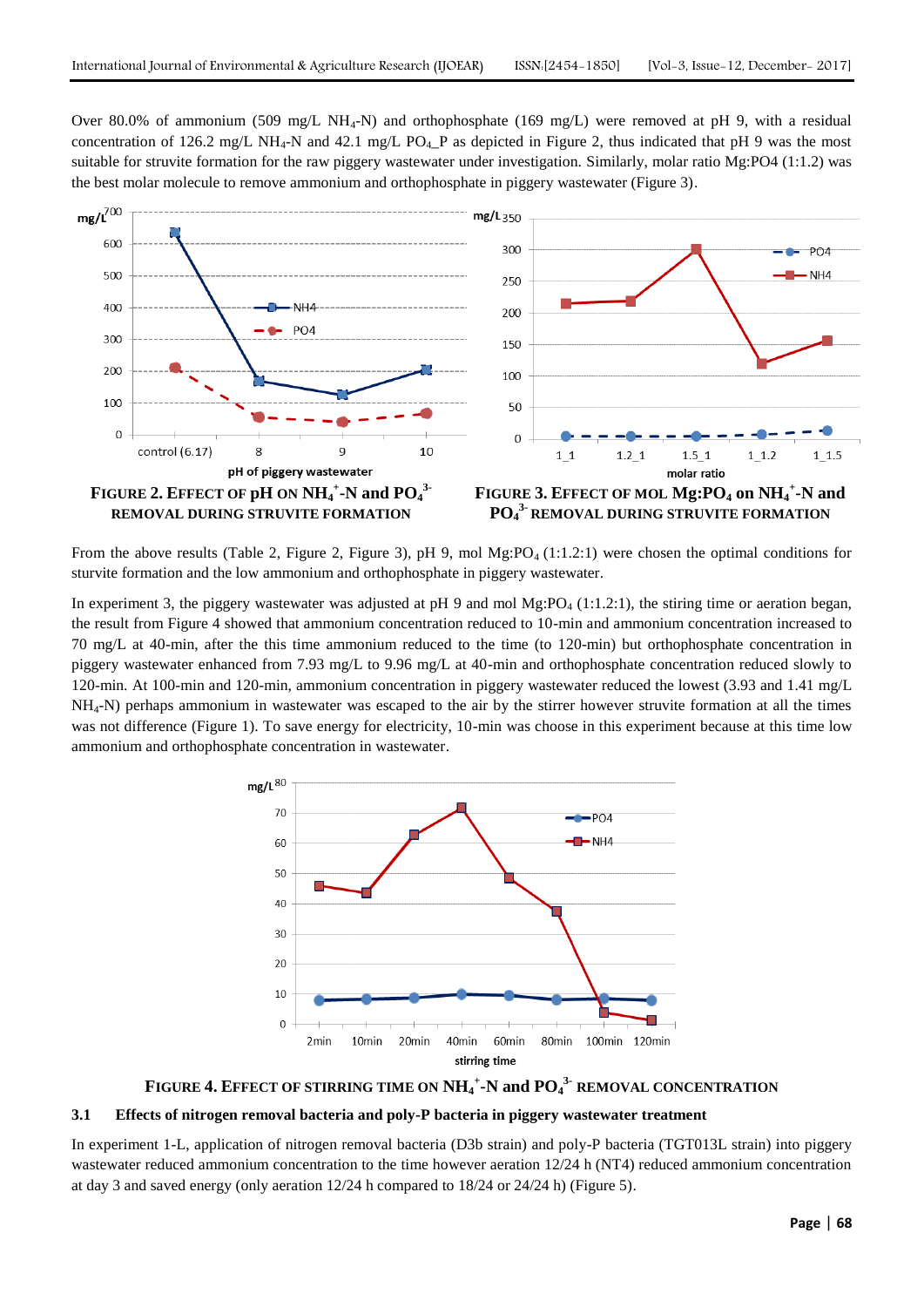

**FIGURE 5. EFFECTS OF NITROGEN REMOVAL BACTERIA AND POLY-P BACTERIA ON AMMONIUM CONCENTRATION IN PIGGERY WASTEWATER**

However, orthophosphate concentration in piggery wastewater of treatments (NT4 and NT6) reduced from day 1 to day 3 after that PO<sub>4</sub> concentration induced to 18 and 20 mg/L PO<sub>4</sub>/L perhaps aeration increased PO<sub>4</sub> level in piggery wastewater, and  $PO_4$  concentration of treatment 2 (NT2), NT3, and NT4 increased in day 2 after that decreased from day 3 to day 6, especially control treatment had orthophosphate concentration lower during 6 days, this demonstrated that aeration supported to increasing  $PO_4$  in wastewater. Herewith day 3 reduced ammonium concentration (Figure 5), day 3 was chosen to low  $PO_4$ concentration (Figure 6) for experiment 5L.



**FIGURE 6. EFFECTS OF NITROGEN REMOVAL BACTERIA AND POLY-P BACTERIA ON ORTHOPHOSPHATE CONCENTRATION IN PIGGERY WASTEWATER**

Struvite crystallization process is an effective eco-friendly process that removes and recovers P and N from wastewaters. The hazardous elements in wastewaters (mainly NH<sub>4</sub> and PO<sub>4</sub>) might be converted to a valuable resource through this process. So, the optimization of Mg molar ratio, pH level, aeration rate, reaction time and temperature would enhance the quality as well as production.

The pH plays an important role during the struvite precipitation process. Struvite or MAP can be precipitated at a wide range of pH (7.0–11.5), but the suitable pH ranges between 7.5 to 9.0 [38]. Efficiency of MAP precipitation depends on the concentration and molar ratios of  $Mg_2^*$ ,  $NH_+^4$ , & PO<sub>4</sub><sup>3</sup>, pH, aeration rate, temperature, and presence of Ca<sup>2+</sup> in the reacting media [25][38][39][40].

It is found that a wide range of PO<sub>4</sub> and Mg ratio was applied for struvite precipitation, but in most cases, the effective ratio was 1:1 or 1:1.2 (Rahman *et al.*, 2011)[12]. The addition of chemicals to the wastewaters would be needed to provide an equimolecular condition of PO<sup>4</sup> and Mg. Yetilmezsoy and Zengin [25] conducted a series of experiments to see the effect of Mg, NH<sub>4</sub> and PO<sub>4</sub> ratio on struvite precipitation and nitrogen removal efficiency.

Air flow plays an important role in the removal of  $NH_4$ -N from the solution. Air flow agitates the solution and creates a removal pathway for dissolved ammonia to volatilize from the solution. Moreover, air flow dilutes the concentration of gas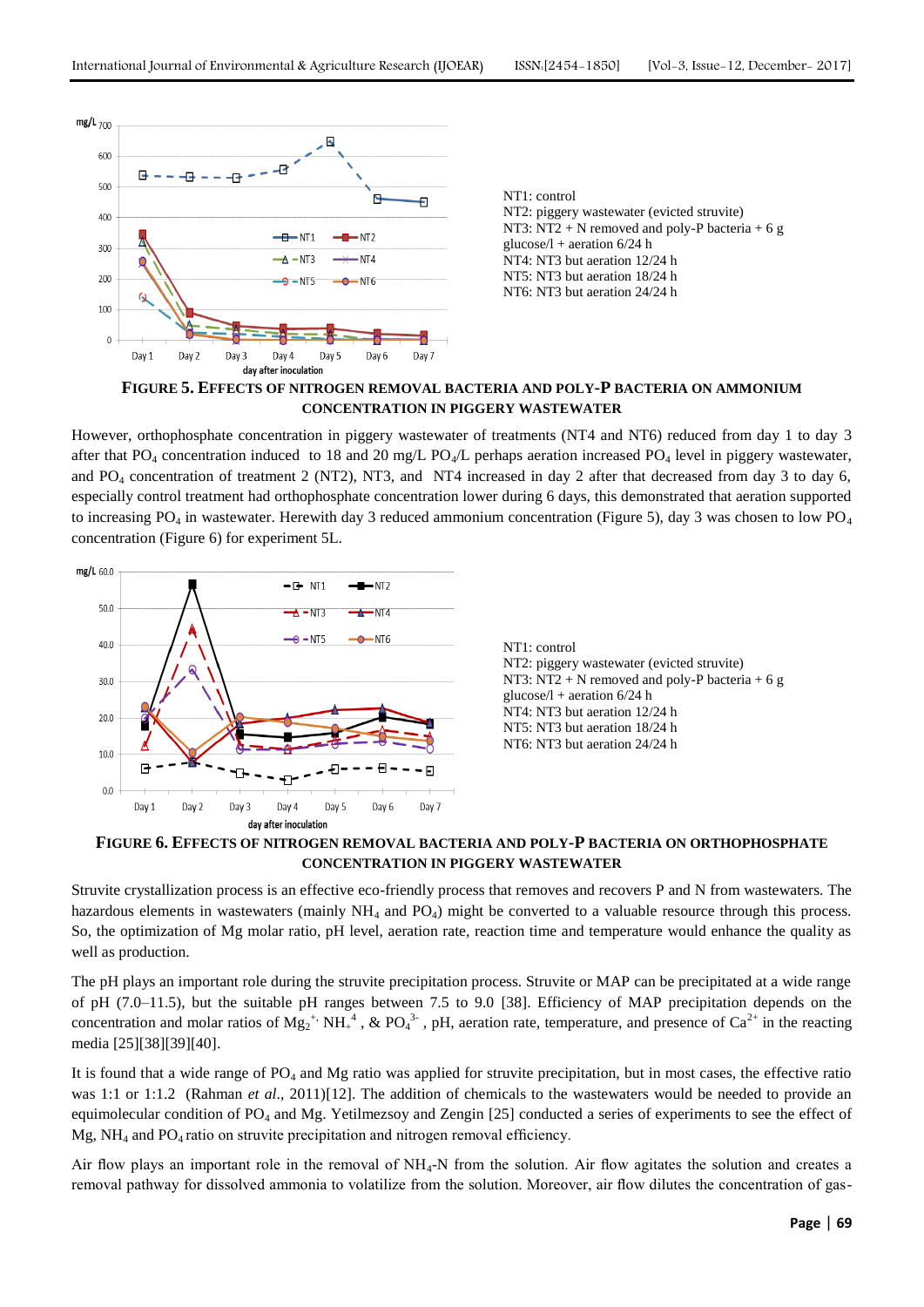phase NH4-N and increase the driving force for dissolving NH4-N to separate the gaseous phase. So, there is an increasing tendency for ammonia volatilization with increasing airflow rate. Yetilmezsoy and Zengin [25] stated that a sufficient aeration time should be provided to achieve high removal efficiencies. They obtained about 93.4% NH<sub>4</sub>-N removal with an aeration rate of 0.6 L min<sup>-1</sup> within a period of 24 h. They also found the highest NH<sub>4</sub>-N removal (95.3%) in 12 h reaction time with an aeration rate of 10 L min<sup>-1</sup>. Lei *et al.* [41] found about 60.2% ammonia removal with an aeration rate of 0.6 L min 1 in a reaction time of four hours. On the contrary, they achieved the same removal efficiency without aeration in a period of 24 h. Liu *et al*. [5][6]found that struvite formation is proportional to the aeration rate and reached a plateau at around  $0.73$  L min<sup>-1</sup>.

*Pseudomonas stutzeri* strain D3b was isolated from in wastewater of catfish fish-ponds in the Mekong Delta and its application for wastewater treatment effectively [35]. Application of *Pseudomonas stutzeri* D3b strain and *Acinetobacter lwoffii* TN7 strain to remove ammonia in wastewater of biowaste was carried out to evaluate their ability of ammonia removal at different concentrations with and without aeration condition in laboratory; The results showed that these species had ammonia removal ability effectively at both 50 mg/l and 100 mg/l ammonia. *Pseudomonas stutzeri* strain D3b and *Acinetobacter lwoffii* strain TN7 are the best bacterial species to remove ammonia. Besides that, both of species removed ammonia in aerobic condition better than anaerobic condition. In three days, the ammonia removal efficiency of *Pseudomonas stutzeri* D3b were 97.2% and 98.57% and *Acinetobacter lwoffii* TN7 were 96.32% and 98.31% in 50 mg/l and 100 mg/l ammonia concentrations in wastewater of biowaste, respectively [42]. Polyphosphate accumulating organisms (PAOs) is known as the microorganisms to absorb free phosphate in the environment and assimilate them as intracellular polyphosphate (poly-P) particles. This process was viewed as enhanced biological phosphorus removal (EBPR) in wastewater treatment systems [43][44][45]. Khoi *et al*. [36] applied *Kurthia* sp. TGT013L to remove orthophosphate in wastewater effectively.

#### **IV. CONCLUSION**

Production of struvite from wastewaters will reduce the hazard of eutrophication in the water bodies by removing N and P. Production of struvite from wastewater and its utilization as fertilizer would partially help to reduce global warming and thus, it would be an effective eco-friendly fertilizer.

Treatment of piggery wastewater consisting of struvite eviction and removal of nitrogen and phosphate using nitrogen removal bacteria and poly-P bacteria were high effectiveness and low cost with process as follows:



#### **ACKNOWLEDGEMENT**

This study was sponsored by Can Tho University, Viet nam.

# **REFERENCES**

[1] L.W. Deng, P. Zheng, and Z.A. Chen, "Anaerobic digestion and post-treatment of swine wastewater using IC–SBR process with bypass of raw wastewater." Process Biochem. Vol. 41, 2006, pp. 965–969.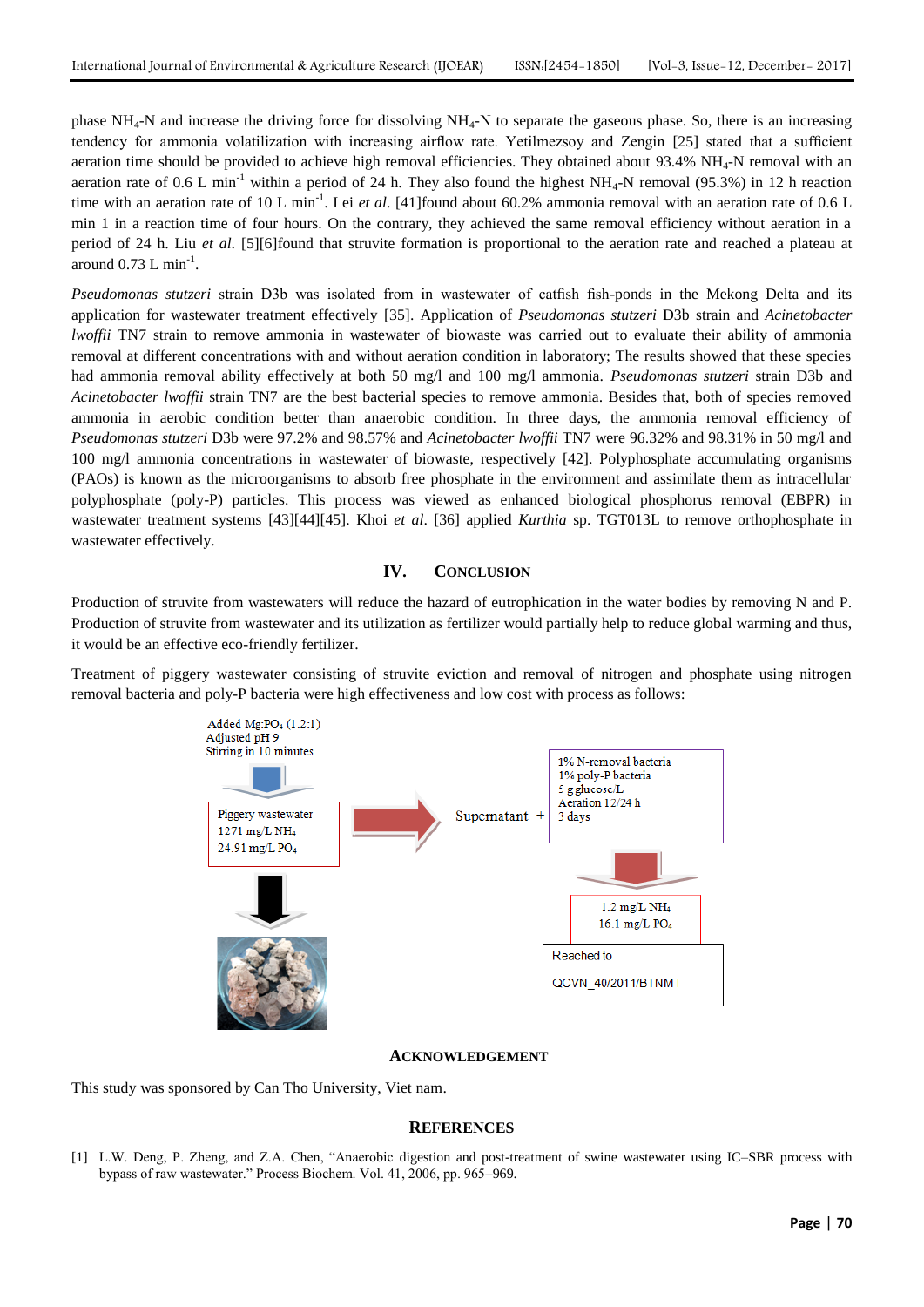- [2] K. Suzuki, Y. Tanaka, K., Kuroda, D. Hanajima, Y. Fukumoto, T. Yasuda, and M. Waki, "Removal and recovery of phosphorous from swine wastewater by demonstration crystallization reactor and struvite accumulation device". Bioresour. Technol. Vol. 98, 2007, pp.1573–1578.
- [3] M.I. Ali, "Struvite crystallization from nutrient rich wastewater." Ph. D thesis. School of Engineering, James Cook University, Townsville, Australia., 2005
- [4] Y.H. Liu, J..H., Kwag, J.H., Kim, and C.S. Ra, "Recovery of nitrogen and phosphorus by struvite crystallization from swine wastewater". Desalination vol. 277, 2011a, pp.364–369.
- [5] Y.H. Liu, M.M, Rahman, J.H., Kwag, J.H., Kim, and C.S. Ra, "Eco-friendly production of maize using struvite recovered from swine wastewater as a sustainable fertilizer source." Asian-Aust. J. Anim. Sci. vol. 24, 2011b. pp.1699–1705.
- [6] Y.H. Liu, S. Kumar, J.H. Kwag, J.H., Kim, J.D.Kim, and C.S Ra, "Recycle of electrolytically dissolved struvite as an alternative to enhance phosphate and nitrogen recovery from swine wastewater." J. Hazard. Mater. Vol. 195, 2011c, pp.175–181.
- [7] U. Welander, T. Henrysson, and T., Welander, "Biological nitrogen removal from municipal landfill leachate in a pilot scale suspended carrier biofilm process." Water Res. Vol. 32, 1998, pp. 1564–1570.
- [8] A. Bonmati, and X. Flotats, "Air stripping of ammonia from pig slurry: characterization and feasibility as a pre- of post-treatment to mesophilic anaerobic digestion. Waste Manage. (Oxford) vol. 23, 2003, pp.261–272.
- [9] K.W. Kim, Y.J. Kim, I.T. Kim, G.I. Park, and E.H.Lee, "Electrochemical conversion characteristics of ammonia to nitrogen". Water Res. Vol. 40, 2006, pp.1431–1441.
- [10] B.Y. Jeong, S.H. Song, B.K..Baek, I.H. Cho, and T.S. Hwang, "Preparation and properties of heterogeneous cation change membrane for recovery of ammonium ion from waste water." Polymer (Korea) vol. 30, 2006, pp.486–491.
- [11] J.H. Cho, J.E, Lee, and C.S Ra, "Microwave irradiation as a way to reutilize the recovered struvite slurry and to enhance system performance". J. Anim. Sci. Technol. Vol. 51, 2009, pp.337–342.
- [12] M.M. Rahman, Y.H. Liu, J.H. Kwag, and C.S. Ra, "Recovery of struvite from animal wastewater and its nutrient leaching loss in soil". J. Hazard. Mater. Vol. 186, 2011, pp.2026–2030.
- [13] N.O. Nelson, R.L. Mikkelsen, and D.L. Hesterberg, "Struvite precipitation in anaerobic swine lagoon liquid: effect of pH and Mg:P ratio and determination of rate constant." Bioresour. Technol. Vol. 89, 2003, pp.229–236.
- [14] K. Suzuki, Y. Tanaka, K. Kuroda, D. Hanajima, and Y. Fukumoto, "Recovery of phosphorous from swine wastewater through crystallization." Bioresour. Technol. Vol. 96, 2005, pp.1544–1550.
- [15] R.D. Schuiling, and A. Andrade, "Recovery of struvite from calf-manure". Environ. Technol. Vol. 20, 1999, pp.765–768.
- [16] O. Tunay, I, Kabdasli, D. Orhon, and S. Kolcak, "Ammonia removal by magnesium ammonium phosphate precipitation in industrial wastewaters". Water Sci. Technol. Vol. 36, 1997, pp.225–228.
- [17] E.V. Munch, and K. Barr, "Controlled struvite crystallisation for removing phosphorus from anaerobic digester sidestreams." Water Res. Vol. 35, 2001, pp.151–159.
- [18] M.S. Massey, J.G. Davis, R.E. Sheffield, and J.A. Ippolito, "Struvite production from dairy wastewater and its potential as a fertilizer for organic production in calcareous soils". In: International Symposium on Air Quality and Waste Management for Agriculture. CD-Rom Proceedings of the 16–19 September 2007, Conference (Broomfield, Colorado), USA. ASABE Publication Number 701P0907cd.
- [19] Y. Jaffer, T.A. Clark, P. Pearce, and S.A. Parsons, "Potential phosphorus recovery by struvite formation" Water Res. Vol. 36, 2002, pp. 1834–1842.
- [20] P. Battistoni, M.P., Pavan, M. Prisciandaro, and F. Cecchi, "Struvite crystallization: a feasible and reliable way to fix phosphorous in anaerobic supernatants." Water Res. Vol. 34, 2000, pp.3033–3041.
- [21] L. Pastor, D. Mangin, J. Ferrer, and A. Seco, "Struvite formation from the supernatants of an anaerobic digestion pilot plant." Bioresour. Technol. Vol. 101, 2010, pp.118–125.
- [22] G.E. Diwani, S.E. Rafie, N.N.E.Ibiari, and H.I. El-Aila, "Recovery of ammonia nitrogen from industrial wastewater treatment as struvite slow releasing fertilizer". Desalination vol. 214, 2007, pp.200–214.
- [23] B.U. Kim, W.H. Lee, H.J. Lee, and J.M. Rim, "Ammonium nitrogen removal from slurry-type swine wastewater by pretreatment using struvite crystallization for nitrogen control of anaerobic digestion". Water Sci. Technol. Vol. 49, 2004, pp.215–222.
- [24] P.W. Westerman, K.D. Zering, and Rashash, "Struvite crystallizer for recovering phosphorous from lagoon and digester liquid." Unpublished article. NC State University collaborative Extension program, USA. The article is available in: [http://www.bae.ncsu.edu/programs/extension/manure/lagoon/ag-724w\\_struvite\\_crystallizer.pdf.](http://www.bae.ncsu.edu/programs/extension/manure/lagoon/ag-724w_struvite_crystallizer.pdf), 2009
- [25] K. Yetilmezsoy, and Z.S., Zengin, "Recovery of ammonium nitrogen from the effluent of UASB treating poultry manure wastewater by MAP precipitation as a slow release fertilizer." J. Hazard. Mater. Vol. 166, 2009, pp. 260–269.
- [26] W. Moerman, M. Carballa, A. Wandekerckhove, D. Derycke, and W. Werstraete, "Phosphate removal in agro-industry: pilot-and fullscale operational considerations of struvite crystallization". Water Res. Vol. 43, 2009, pp.1887–1892.
- [27] I. Kabdasli, P. Ozcan, and O. Tunay, "Nitrogen removal by magnesium ammonium phosphate precipitation in slaugtheryhouse wastewater". Su Kirlenmesi Kontrolu Dergisi. Vol, 13, 2003, pp.13–18.
- [28] I. Celen, and M. Turker, "Recovery of ammonia as struvite from anaerobic digester effluents" Environ. Technol. Vol. 22, 2001, pp.1263–1272.
- [29] A. Adnan, F.A. Koch, and D.S. Mavinic, "Pilot-scale study of phosphorus recovery through struvite crystallisation-II: applying inreactor supersaturation ratio as a process control parameter". J. Environ. Eng. Sci. vol. 2, 2003, pp. 473–483.